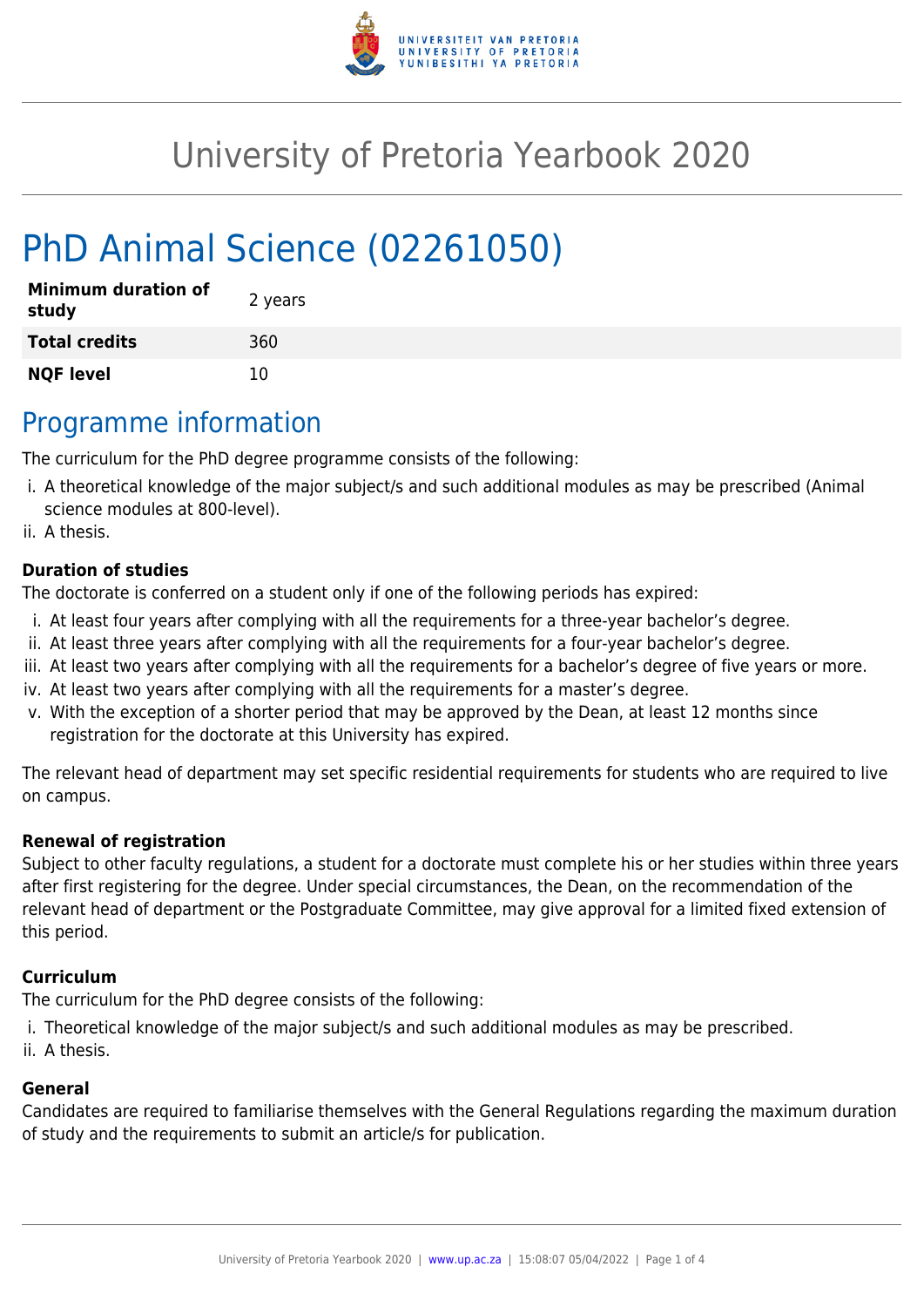

# Admission requirements

- MScAgric (Animal Science) or an equivalent applicable degree.
- At least 60% for the dissertation component in the preceding degree
- A research proposal

### Examinations and pass requirements

- i. Consult the General Regulations that apply to the calculation of marks.
- ii. In order to obtain the PhD degree the candidate must:
- pass the examinations and the prescribed modules, as determined in the study programme;
- pass the thesis; and
- pass the final examination on the thesis and general subject knowledge.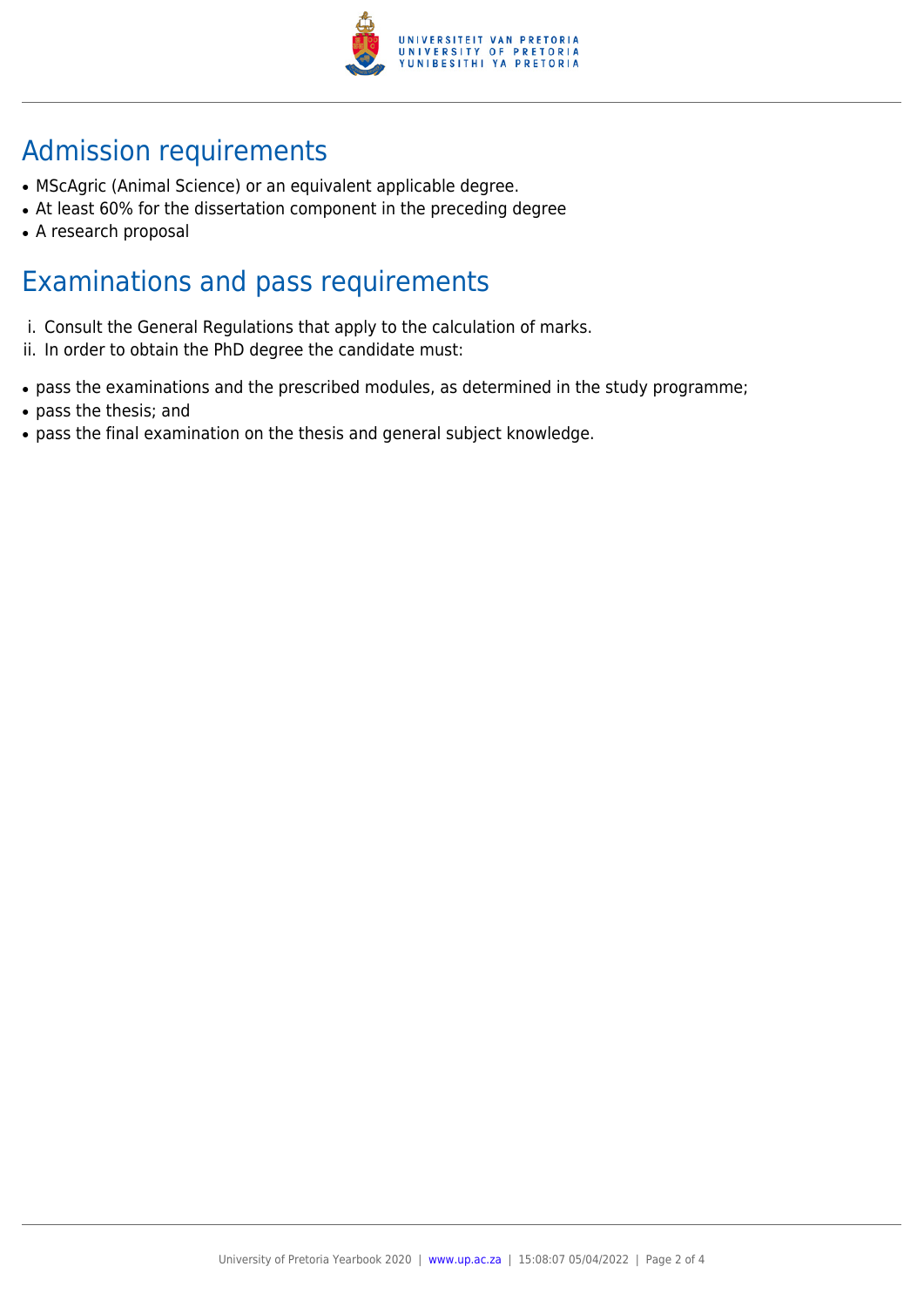

## Curriculum: Year 1

**Minimum credits: 360**

### **Core modules**

### **Thesis: Animal science 990 (VKU 990)**

| <b>Module credits</b>         | 360.00                         |
|-------------------------------|--------------------------------|
| <b>Prerequisites</b>          | No prerequisites.              |
| <b>Language of tuition</b>    | Module is presented in English |
| <b>Department</b>             | Animal and Wildlife Sciences   |
| <b>Period of presentation</b> | Year                           |